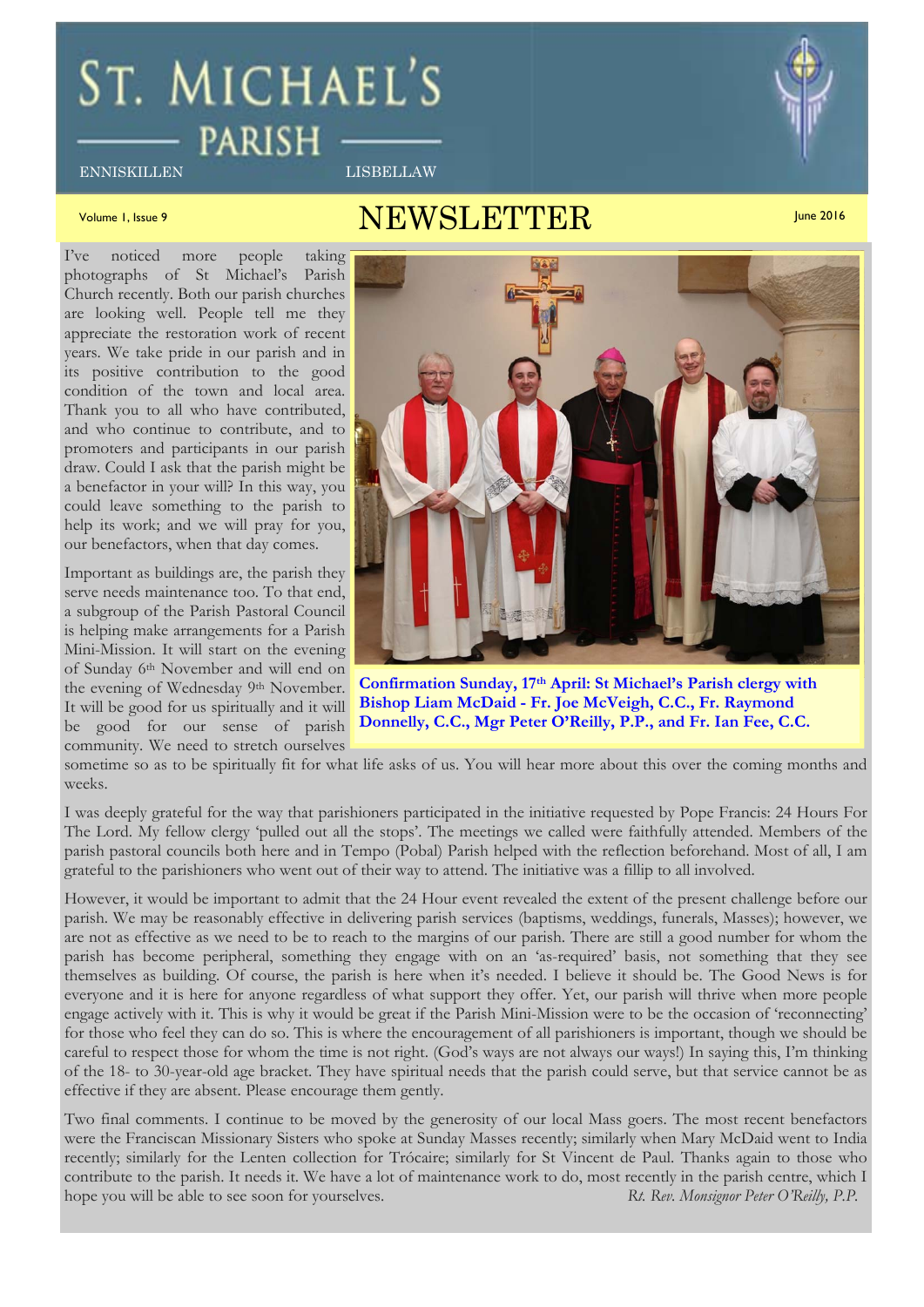# **Getting to Know: Dean Kenny Hall (St Macartin's), Bridge-builder and Country Music Fan**

*Recently, I met Dean Kenny Hall who is well known for his great work in building bridges and breaking down barriers in this parish. I asked him for an interview for our St Michaels' Parish newsletter and he very kindly agreed. I am most grateful to Kenny for agreeing to do this interview for the Parish Newsletter. Fr Joe McVeigh*

**Where were you born and reared?** I was born and reared on the family farm in the townland of Cregganconroe in the foothills of the Sperrins! Baptised in and attended Termonmaguirke Parish Church, Carrickmore.

**Schools?** I went to Pomeroy Primary School and was taught by the now Lord Maginnis, former MP for Fermanagh & South Tyrone. Then attended the Royal School Dungannon.

**What career did you want to follow?** After leaving school I followed a career in Business working in the textile and furniture industries, proprietor of a busy Petrol Service Station and then moving into the finance world, working for a number of years as a Financial Advisor for the First Trust Bank.

**Many in your family?** I am from a family of five boys and I am married to Stephanie and have three sons Philip (doctor), Gary (teacher) and Michael (software engineer). I am also a proud grandparent of James, aged fourteen months.



**Dean Kenny Hall, Mgr. O'Reilly, Fr. Fee and Fr. McVeigh with Daniel Lawton, the US Consul General, when he visited Enniskillen in May.** 

**Were they a religious family?** Yes, my family are all devout members of The Church of Ireland. I have never known a Sunday not to be at church. Even as a child we travelled seven miles to church on the back of a tractor – rain, hail or snow!

**When did you come to Enniskillen?** 2010: I became Rector of Enniskillen Parish and Dean of Clogher Diocese. I had been Rector of the Parishes of Brackaville (Coalisland), Donaghendry and Ballyclog in the Diocese of Armagh

When and why did you become an ordained minister in the Church of Ireland? In the early 1990's I got more and more involved in church activities and felt strongly the call of God to the priesthood (we use the same language in the Church of Ireland!) I was ordained a Deacon on St Barnabas' Day 1998 and ordained a Priest on St Peter's Day 1999.

**What is important to you about your church?** My church is important to me for the simple fact that I was born and brought up by its teaching and see no reason whatsoever to change! Neither do I see reason for others to change from their spiritual home if they are satisfied within it.

**What religious person inspires or inspired you?** Not really anyone in particular, several have inspired me on the Christian pathway. Looking for inspiration in human beings is not desirable as many of us, myself included all have flaws – we should look only to the Lord himself!

What do you enjoy about working as a minister in the church? Each day is very varied in what we do and each day we try to bring light and hope especially to those in need. Our calling is to be servants and shepherds among the people.

**What do you think about church relations in Enniskillen?** The clergy of our different churches have a very close working relationship. I just hope and pray that that will ripple down to more parishioners! Many are beginning to cross the 'dreaded divide' but many more need to be prepared to follow! We can 'nod and smile' at each other in the street but that is not enough – we need to go further and share with each other. Our thoughts, concerns and problems are similar!

**What do you think of Pope Francis?** He is obviously a deeply spiritual man and is making great efforts to work with the marginalised and the poor. He shows such compassion and humility. He may not be changing Church teaching but he's changing the way it's represented. Some of those who may have felt on the 'outside of church teaching' are hearing that the Church doesn't 'hate' them. A few steps further to allow priests to marry, if they so wish, would be good - even female priests!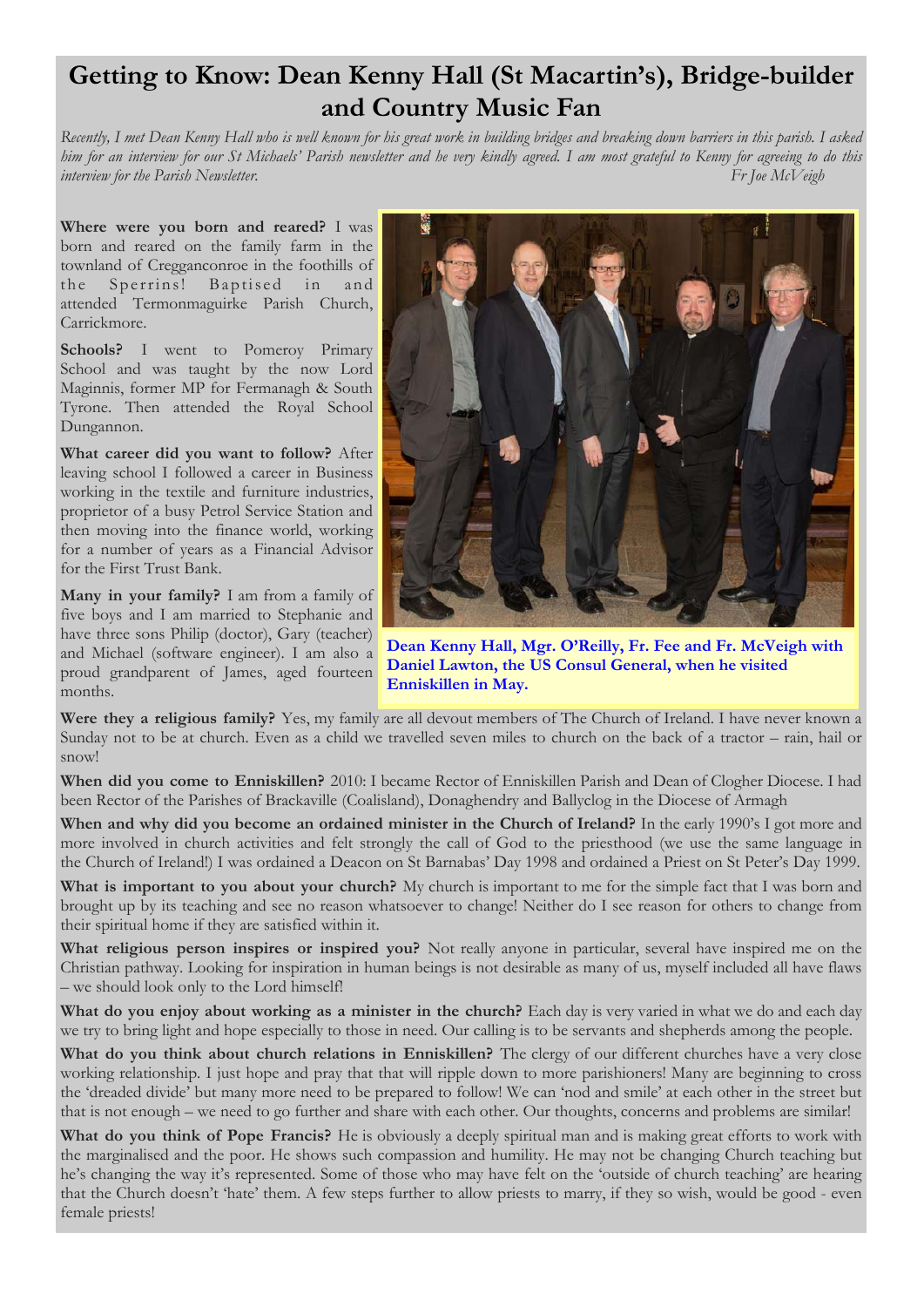**What is good about the Catholic Church - in your view?** What a question to ask me! (only joking) I too claim to belong to the holy catholic and Apostolic Church using 'catholic' with a small 'c' meaning 'universal'. The sheer numbers of regular worshippers, especially in Holy Seasons that attend your church are a major witness to the Christian Faith.

**You seem to be 'easy' around Catholics/Catholic clergy. Was that something you learned growing up?** I was brought up to respect all and lived in an area with us as the only Church of Ireland family for many miles and even back then we did not talk of two communities. We helped each other on our farms. I see no reason to be 'uneasy' and why should I be? I see no difference - sure all of us are brothers and sisters made in the image of God!

**Are you interested in politics, local/global?** Yes of course I'm interested in politics both local and global and doesn't the United States create great interest at present!

**What is your attitude to local politics?** While I watch very closely what happens in local politics I have never been a member of any political party, nor do I intend to ever join one! I will leave politics to the politicians and do the job that God has called me to do and that is build community, one community not two!

**Is Alliance party the answer to the community division in the north?** Each political party has their own policies, aims and objective and no one party alone will solve community division. The people at ground level need encouragement and the will to do it. That is where the church comes in (the church is not just the clergy but the parishioners) because the church is the centre of community life, or should be, and giving the encouragement to break barriers and build bridges (certainly not building walls).

**How do you see the peace process progressing?** Not without its difficulties, but it is my hope and prayer that politicians of all parties will have the will to work together for the good of all citizens regardless of who or what they are!

**What can the main churches do to make peace permanent?** There is always a fear from some people of losing their identity when they work with others who have different opinions, but why have this fear? We can keep our own identity, our own churches, our own denominations, but that does not have to divide us – in fact respecting difference, having tolerance and respect for one another can unite us and build community. Differences sometimes can be enriching. The politicians can chose to do the same if they so wish!

**Have you any pets?** Not really pets, but I do have silkies and banties (poultry) in the Deanery back garden. So if you are at Mass in St Michael's you might just hear a cock crow!

How do you relax? I'm not into sport whatsoever either to play or watch. You may find this funny but I build 1000 piece jig saw puzzles, but only when I'm off and out of town for my summer month. No time for such pleasure while in this busy Cathedral Parish! I also like short city breaks, especially a wee trip to London.

**Classical or Country &Western?** As a country boy it has to be Country Music – why else would Nathan Carter have performed twice in St Macartin's Cathedral?

**Favourite country outside Ireland?** Gran Canaria or Spain (Barcelona)

**Favourite county in Ireland?** It would have to be "Tyrone among the bushes'. Birth roots are important!

**What's your favourite book/film/song or music/prayer/Bible story?** I'm not really a reader or one who watches films. My most inspirational Bible story would be that of the Good Samaritan and my motto for life comes from Proverbs Chapter 3 verses 5 and 6. "*Trust in the Lord with all your heart, lean not on your own understanding. In all your ways acknowledge Him and He will direct your paths.*"



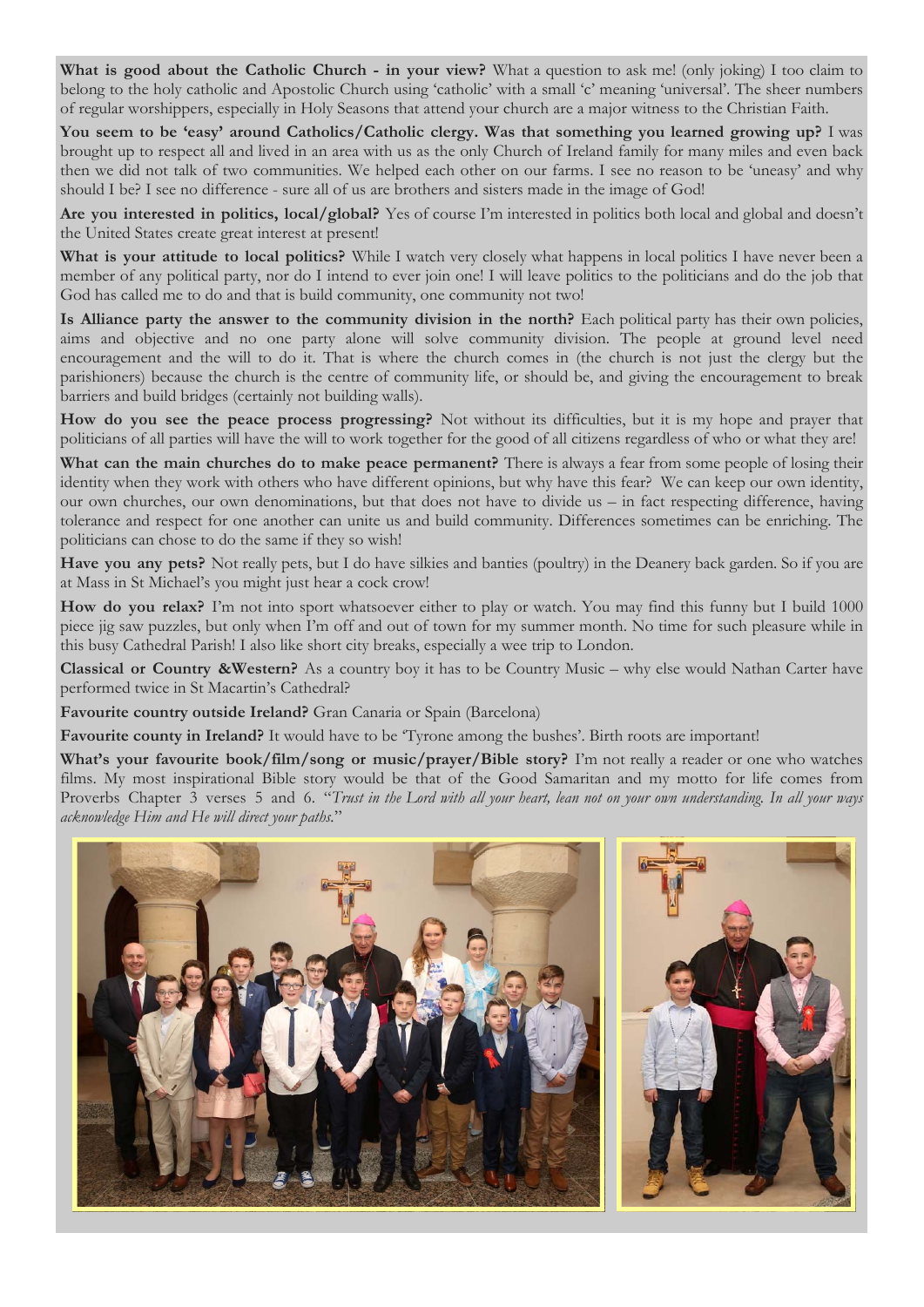



#### **Memories of Enniskillen**



I grew up in Wesley Street and have fond memories of a very happy childhood with my parents, Betty and Paddy Maguire, and my sister, Paula. We weren't rich by any stretch of the imagination but we never wanted for anything. Mummy and daddy worked hard to ensure we had all our needs plus lots of treats. We looked forward to a wonderful week in Bundoran each July and it didn't matter if it rained!

When it came to religion, we, of course, went to Mass every Sunday and on Christmas morning we attended three masses, starting at 7.00am. This was absolute torture for children who were anxious to see if Father Christmas had got the order correct! Every few years we had the 'Mission'. It was long and boring for children: I used to daydream and never heard a word! I was an accomplished daydreamer, as most of the Sisters of Mercy could verify.

I loved to visit Granny Cassidy in Blacklion and often spent my entire school holidays there. Apart from my love of the farm and my ability to do most of the farmwork, I had another interest - 'The Ballroom of Romance' in Glenfarne!

I attended the convent primary school and went on to Mount Lourdes. I feel so privileged and thankful for my education and experience there. At the time, though, I used to get into trouble for minor misdemeanours. I really couldn't help it - I was a free spirit! I couldn't possibly get to school on time. We then lived over the shoe shop in Townhall Street, which was a stone's throw from the school, but I was always three or four minutes late! Paula would never wait for me. I loved the attractive uniform we wore but flatly refused to be seen in the beret!

I loved The Sisters of Mercy and became great friends with Mother Eucharia once I left school! It was then I realised that she and the Sisters only ever had our best interests at heart. I served as vice president of the Mount Lourdes Past Pupils committee and the Past Pupils' annual Dinner Dances and annual Retreats were always hugely enjoyable.

I was a guide leader with Philomena Blake for a while but, I have to say, I never seemed to command authority. Possibly, this helped me to take the decision not to become a teacher! I joined Allied Irish Banks as soon as I left school and did not take up the offer of a Teacher Training course in England. I really enjoyed working in the Dromore, Co. Tyrone Branch, under the management of Seamus O'Connell.

Some years later, I decided to change career. I did my training in Podiatric Medicine in Belfast. Once qualified, I spent thirteen years working for the NHS in Milton Keynes, during which time I taught the podiatry students on placement from Northampton College of Podiatry and I worked in the Diabetes and Rheumatology units in Milton Keynes Hospital. Before I came to open my own podiatry practice in Wicklow Town, I went to Durham University to train in electro surgery and advanced local anaesthesia. Nail surgery has always been my favourite job.

In Milton Keynes, my late husband, Alistair, and I were involved in quite a lot of charity work for Willen Cancer Hospice in Newport Pagnell and also for the animal sanctuary in Aspley Guise, Bedford.

I am very happy in my career and due to a very busy schedule. I spend a few days in London every three or four months, as opposed to longer holidays. I love living in Wicklow and have a great network of friends. I have no plans to stop working but I wish I had more time to spend helping the animal charities and, of course, I would like to be able to spend a little more time in Enniskillen. *Monica MacDonald* (nee Maguire)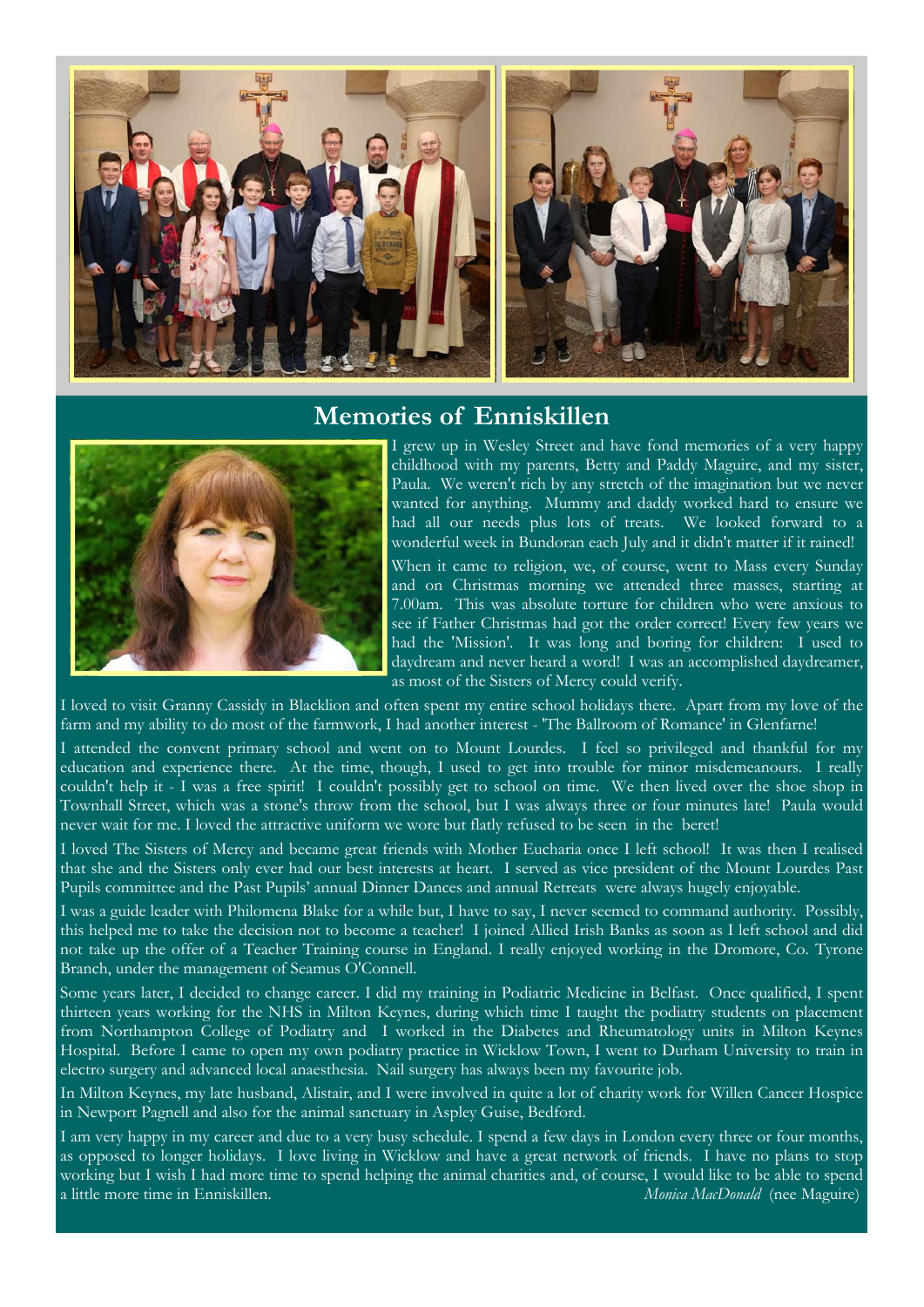



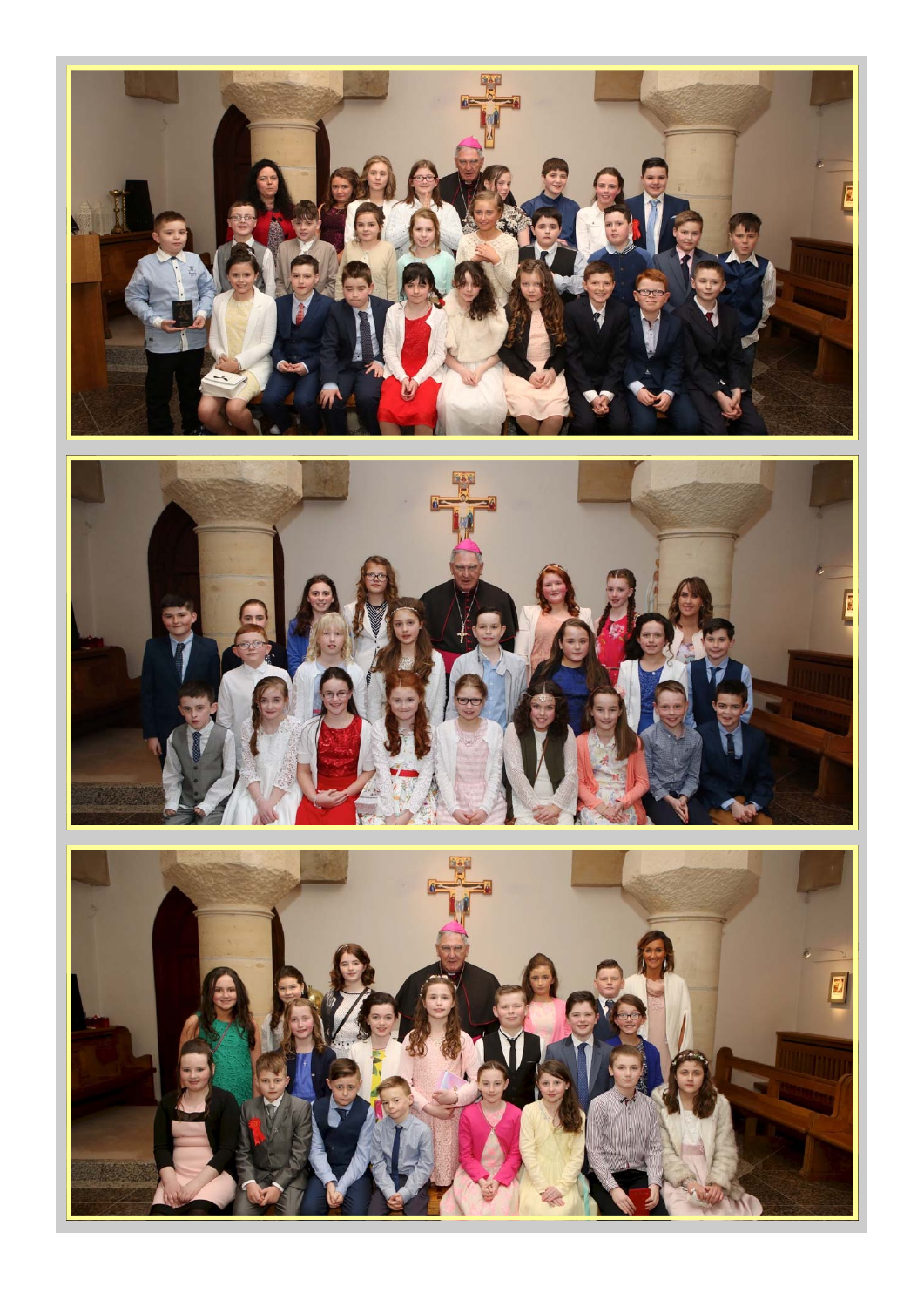#### **St. Michaels Parish Parent and Toddler Group**



At the initial gathering of the parish community in 2014 it became apparent that there was a desire in the community for a parent/toddler group. After an appeal in the parish messenger, a group of interested parents met with some members of the Parish Pastoral Council (PPC) and discussed issues involved in establishing such a group. Then, after listening to the views expressed at the second Parish Gathering in September 2015, the setting up of the parent/toddler group became a priority for the PPC. A subcommittee was asked to research possible venues and the resources that would be required and to visit existing groups elsewhere. Although the Council agreed to support the group in the early stages, it was hoped that a committee

would be formed to organise the weekly sessions. Three taster sessions were very well attended and from these sessions a committee was formed.

The group started in the Clinton Centre but, it being evident after two weeks that a larger place was required, the newly decorated St. Michael's Community Centre became the location. There it is possible to provide a separate area for young babies with mats, play gyms and toys appropriate to their age whilst toddlers can sit on their ride-on toys and play with large inflatable balls and a variety of toys or take part in various art/craft activities. Each week a healthy snack is provided for all of he toddlers and the adults enjoy a cup of tea or coffee and a scone. Adults appreciate the opportunity to chat with other parents/carers and for some who are new to the parish this has become a welcome social occasion and new friendships have been formed. The session concludes each week with a sing-along and some action songs. Each child must be accompanied by a responsible adult .





Aisling King, a member of the organising committee, has provided this view of the operation:*"Following the success of the "Taster Sessions" for a parent and toddler group, which were organised by Maria Quinn, a member of the parish council, and facilitated by Jill Stronge from the Clinton Centre, it was apparent that the parish was very keen for a group to run on a regular*  basis. A small committee of local volunteering parents was formed and the group has now (end of *May 2016) been running for 12 weeks. We are delighted with its success and progression every week.* 

*Due thanks are necessary to Monsignor O' Reilly, the Parish Pastoral Council and the S.V.D.P. who have been instrumental in helping the group establish, through funding, most of the toys and craft materials. This generosity and that of others who donated items have meant we are now a well* 

resourced group. Without the help and encouragement from the social hub in the Clinton Centre there would have been greater difficulty in *getting the Parent and Toddler group started.* 

*There is currently a list of volunteers who come on a rota basis to help serve tea/coffee, manage the washing up and partake in socialising with parents. We are very grateful for their time as it helps things run smoothly. We welcome anyone interested in volunteering for this role as many hands make light work! Contact the parish centre with your details and a committee member will be in touch with you.* 

*We would like to give special thanks to the parents and children who have attended to date. We appreciate your weekly contributions which go towards supplying the snacks, tea/coffee, kitchen equipment, art/craft materials etc, and in time, when we have raised enough money through your donations, we plan to bring in outside entertainment and activities to benefit the children.* 

*It has been incredibly rewarding for us, the committee, to see so many faces young and old, from all parts of our community, come through the doors and breathe such life and energy into the St. Michael's Parish Community Centre.* 

*We hope that with your continued support and contributions the group will grow from strength to strength. Thank You."*



**Parking is available at the Community Centre and all are welcome; come along on a Friday morning 10.30am till 12 midday during term time.**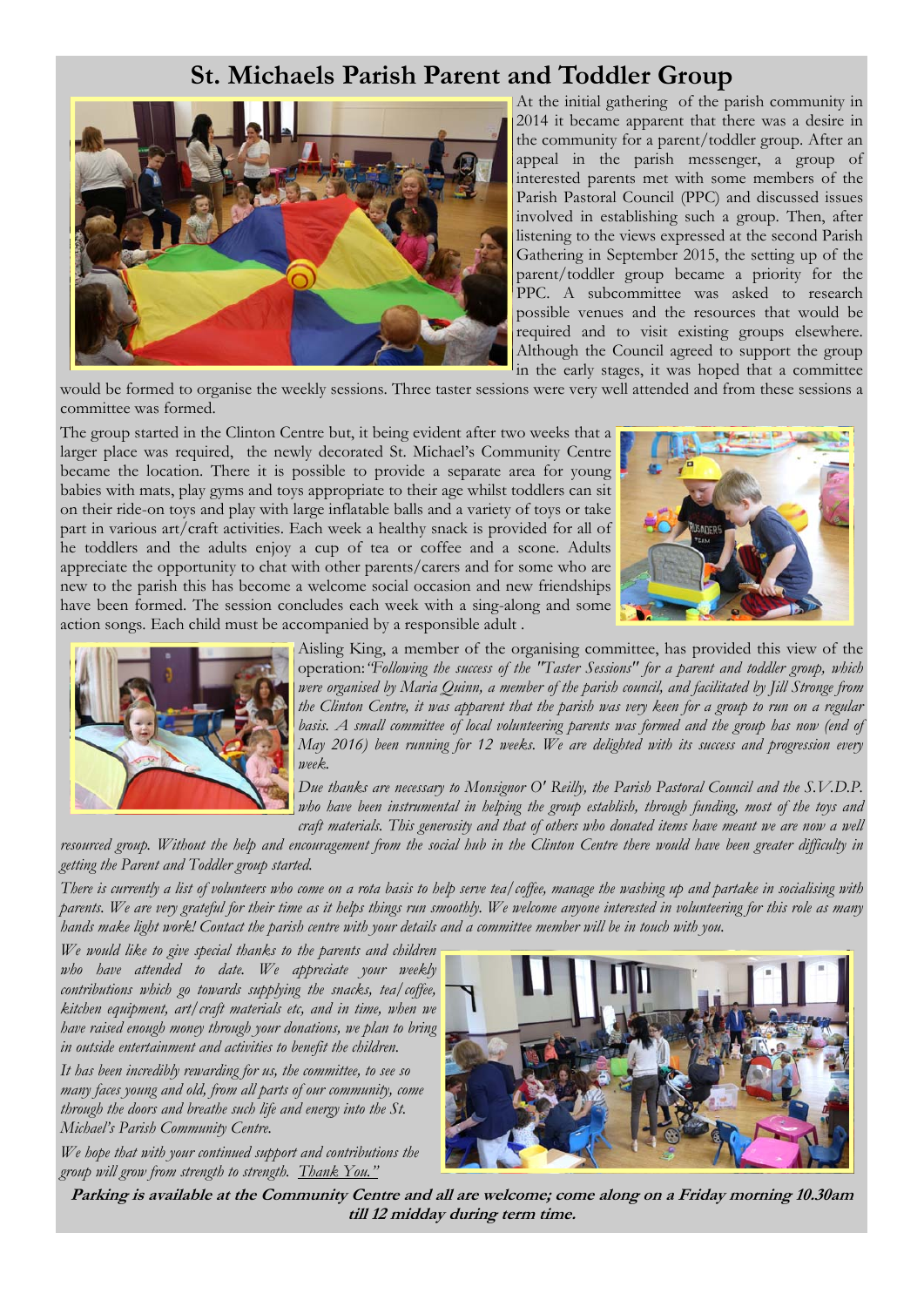# **Preparing for an Inter-Faith Wedding**

Marriage is one of life's biggest choices and one of its biggest changes. There are two things I always say to any couple getting married: - '*Congratulations*!' and '*Make sure to have a look at our St Michael's Parish Website section on Getting Married*'. When the couple is an interfaith couple - one is Catholic and the other is not - it raises some extra questions. Is the pre-marriage paperwork different? What sort of wedding service will there be? Can I invite my priest or minister? Are there any other particular issues that we need to consider: the pre-marriage course? children and faith practice? Marriage, like baptism, belongs across the Christian tradition. While there are some additional considerations, an interfaith wedding, properly carried out, has the same dignity as any other wedding.

**The Preparatory Paperwork**: Even if the wedding is going to be in a Protestant church, the couple should contact the home parish of the Catholic party to speak to the priest there. This should be done before the hotel booking is confirmed. In St Michael's Parish, the couple should complete the usual parish Wedding Booking Form. *Brides and/or Grooms who are Catholic should make it their business to contact their home parish and speak to the local priest even if their wedding ceremony isn't in their home church.* (*Readers, please tell brides or* 



*grooms whom you know about this.)* The Catholic Church always does a full set of wedding papers for couples even where only one of the couple is Catholic. The parish priest of each Catholic bride or groom is obliged by Church pastoral practice to ensure that the couple is both free and ready to marry.

**The Pre-Marriage Course**: There is a special additional session in the pre-marriage courses specially designed and put on for interfaith couples. See the *Accord* website (accord-ni.co.uk) about this or contact the local number (028) 66325696. This course is an opportunity for couples to listen to the experience of others and to have their own personal chats about issues that concern them. It is well worth doing and for many years now has been a requirement.

**The Wedding Service**: A couple should talk this through with their folks beforehand. While the couple should make the choice about the kind of church service (after all, it is their wedding day), it is wise for them to check with their families. It helps everyone to connect with the day when they have had time to think about it. It lets the couple themselves know if there are any issues before they make any choice. It's always better to talk these things out beforehand.

As regards the service itself, there are three basic choices. *Firstly*, there is the possibility of a *Wedding Service*, which has a Liturgy of the Word (the Scripture Readings) and the full Rite Of Marriage, concluding with the Lord's Prayer, the Sign of Peace and the usual Blessing. (See the template of a *Wedding Service* on our parish website.) The *second* possibility is to have the usual Catholic Rite, which includes all the above as part of the Mass. (See the template of a *Wedding Mass Booklet* on the parish website.) There are some interfaith couples who both share a deep appreciation of the Mass. When that is the case - and the Protestant spouse broadly shares the Catholic sense of Holy Communion - an official permission can be obtained from the Bishop for that spouse to also receive Communion formally as part of Mass that day. This is because, in the Catholic understanding of marriage, the expression of the unity of the couple on their wedding day takes primacy over the divisions in formal understanding between the different Christian traditions. The *third* choice is for the wedding to take place in the church of the Protestant party to the marriage. It is important to remember that even in this case, the Catholic Church paperwork must be done beforehand, as evidence that both are free and ready to marry. The couple should always speak to the priest, regardless of where the wedding is to take place.

Nowadays, clergy of all denominations are welcome in whatever church. We priests notify fellow-clergy when we are going to attend their church. This is equally true when attending church services of other traditions. It has become normal practice for visiting clergy of other denominations to read prayers at weddings they attend. Custom differs in relation to whether clergy robe or not when they participate at a service of another denomination. This can be checked beforehand.

When an interfaith wedding takes place in the Catholic Church, special care should be taken with the music. Suitable hymns and songs should be chosen to represent the different traditions. This will set the tone for the service, and can help those of traditions other than the Catholic tradition to feel more welcome and worshipful in a strange setting. It is ideal and inclusive when readings and prayers are read by all clergy present and by guests who reflect the range of religious traditions present.

**Future Faith Practice and Children**: If every religion and every church building vanished tomorrow, the depth questions would still remain. Why am I here? How should I live? What is the meaning of my life? Is this all there is? Do the bonds of love that knit us together as one in life end in death? The purpose of religion is to foster and form the faith sense that people have in relation to these questions. That faith is a gift, which, like the gift of thought or speech in an infant, needs to be cultivated throughout life, especially in the early years. It can be lost. It can fail for want of fostering. Priests (or ministers) will face any couple with the question of what they are going to do in relation to faith practice for themselves and for their children, and the same is true for an interfaith couple. Nowadays this question is always explored within the context of the unity of their marriage. No couple will be asked to do anything that undermines the unity of their marriage. Yet there is a choice to be made. And the best time to address that choice is *before* marriage. It's not the kind of choice that should be left until the maternity ward. Couples should at least come to a working decision in regard to the religious tradition in which they will raise their children. They may review that decision later. In making that decision, couples should have regard to their own religious practice. There is little point in any parent undertaking to raise a child in a religious practice if there is no custom of practising it. (In relation to the choice of primary school, it should be remembered that Catholic Schools are not merely schools for Catholics. Several different religious traditions are represented in our parish primary school.)

**Conclusion**: A wedding is a wonderful day. It makes visible the power of God, who is love itself. Thought always needs to be given to how love is best expressed, and the same is true of a wedding day. It goes best when it is well prepared. Interfaith couples should make initial contact with the local home priest of the Catholic party before the wedding booking is confirmed.